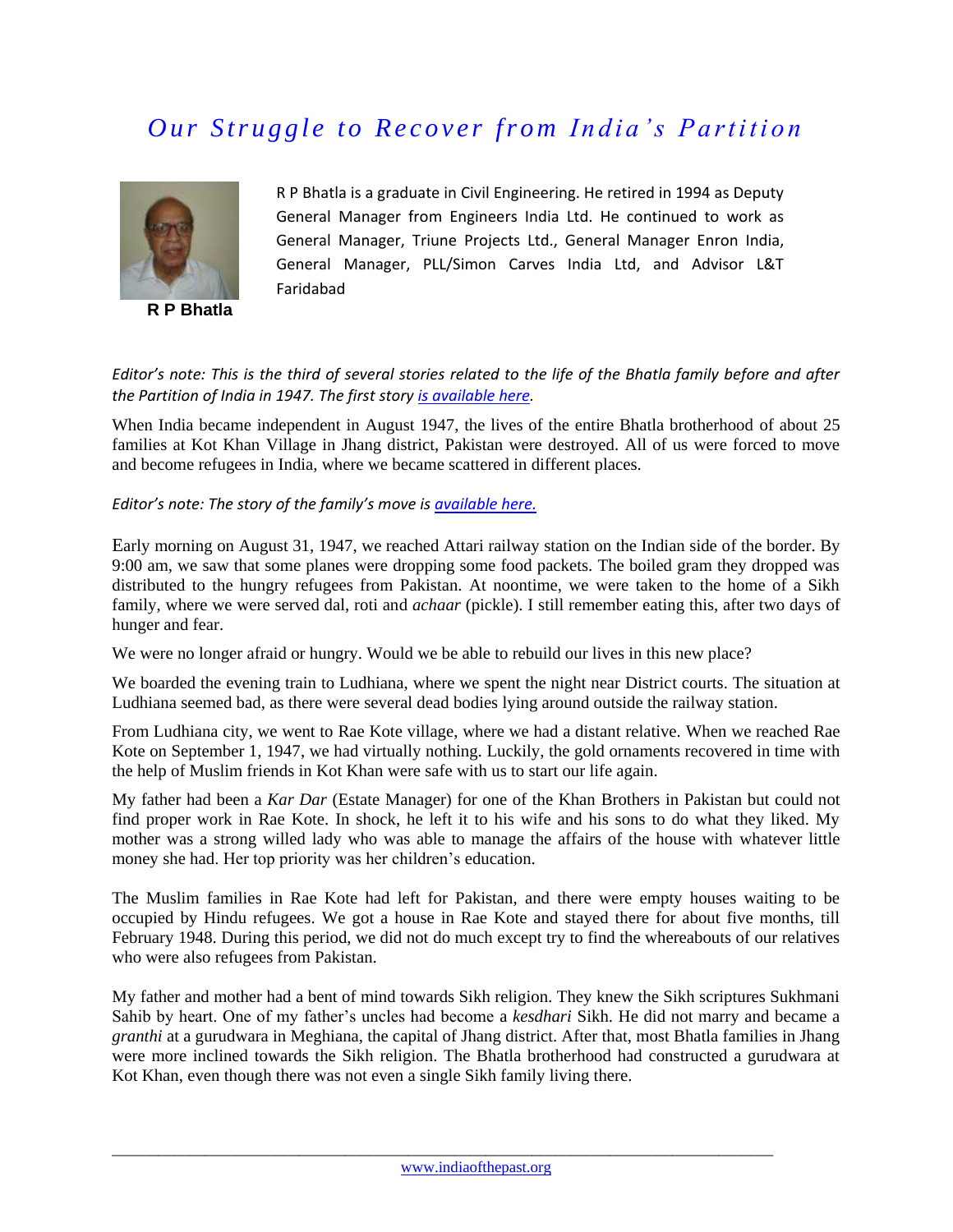While the refugees in India were struggling to raise some income, my parents were busy in reciting Sukhmani every morning and evening. Their strong belief was in God and they thought that everything would get well with time. This became an obsession after the tragic circumstances of losing everything because of India's Partition.

In the pre-Partition days, Guru Sant Maya Ram was a regular visitor to Kot Khan in Pakistan and had a large following there. A large compound with some rooms had been constructed at an open place about half a mile from the village boundary. The Guru used to stay here every year for two months during the season of date harvesting and summer holidays. Large congregations gathered to listen to his discourses on Gita He also used to advise his followers on all types of subjects, including marriage, children and their future. The Bhatla brotherhood used to have lot of faith in this Guru.

After Partition, the Guru became a link for knowing the whereabouts of our relatives and other contacts. My mother was among the devoted followers of the Guru.

After the assassination of Mahatma Gandhi in 1948, the Guru came to Rae Kote and prevailed upon our families to move from Rae Kote to Rohtak for safety He believed that Ludhiana would soon become part of a Sikh-dominated Khalistan, which would be formed along the lines of Muslim-dominated Pakistan. He thought it would be better to shift to Rohtak, which had a Hindu majority.

My mother and some other families in Rae Kote became strongly inclined to the idea of shifting to Rohtak, where her brothers were living. My father was not in favour of leaving the Bhatla brotherhood in Rae Kote. The Guru and my mother prevailed. In February 1948, we left for Rohtak by train, with the Guru accompanying us. We travelled without tickets – our journey was free because we were refugees.

We were asked by the Guru to carry *atta* (wheat flour) to Rohtak, as there was a shortage of good quality *atta* there. Later I remember, Sant Maya Ram asking his other followers cooking his food to borrow some *atta* from us for his food. During the journey on the way, he told us that he originally belonged to Lehragaga, a village near Jind.

Life in the Rohtak refugee camp was miserable. In May 1948, we decided to shift to Nigana village near Rohtak, where some agricultural land was supposed to be allotted to my parents, and to my mother's brothers. A house was allotted to us, and we seemed to settle at Nigana. Soon the schools opened, and boys and girls were going to various schools in and around Nigana.

My elder brother and my younger brother were admitted to schools but I was left out. My father wanted me to join him in some business that he may do, instead of going to school. After some hesitation, my mother agreed to this.

In our first year after Partition, and later too, we missed those date trees at Kot Khan, which gave us fruit for the whole year. The practice at Kot Khan was to store date fruit in clay pitchers. There used to be some eight rows, with stacked four pitchers stacked in each row. My father often used to go to Meghiana town, and he would bring some *badam* (almonds), *pista* (pistachios) and *kishmish* (raisins). Now, as refugees, we could not even think about buying them.

In 1948, one of my uncles had taken a contract to manage several mango orchards (about 25 square km in area) in village Jahaan Khela in Hoshiarpur district. About thirty male members of our extended family got together, became equal partners, and worked hard for three months in those orchards. We picked the mangoes and carted them to Hoshiarpur city for sale. We sold about sixty to seventy trucks of mangoes in Hoshiarpur's *Mandi* (market). My father and I were partners in this venture. Each partner received 576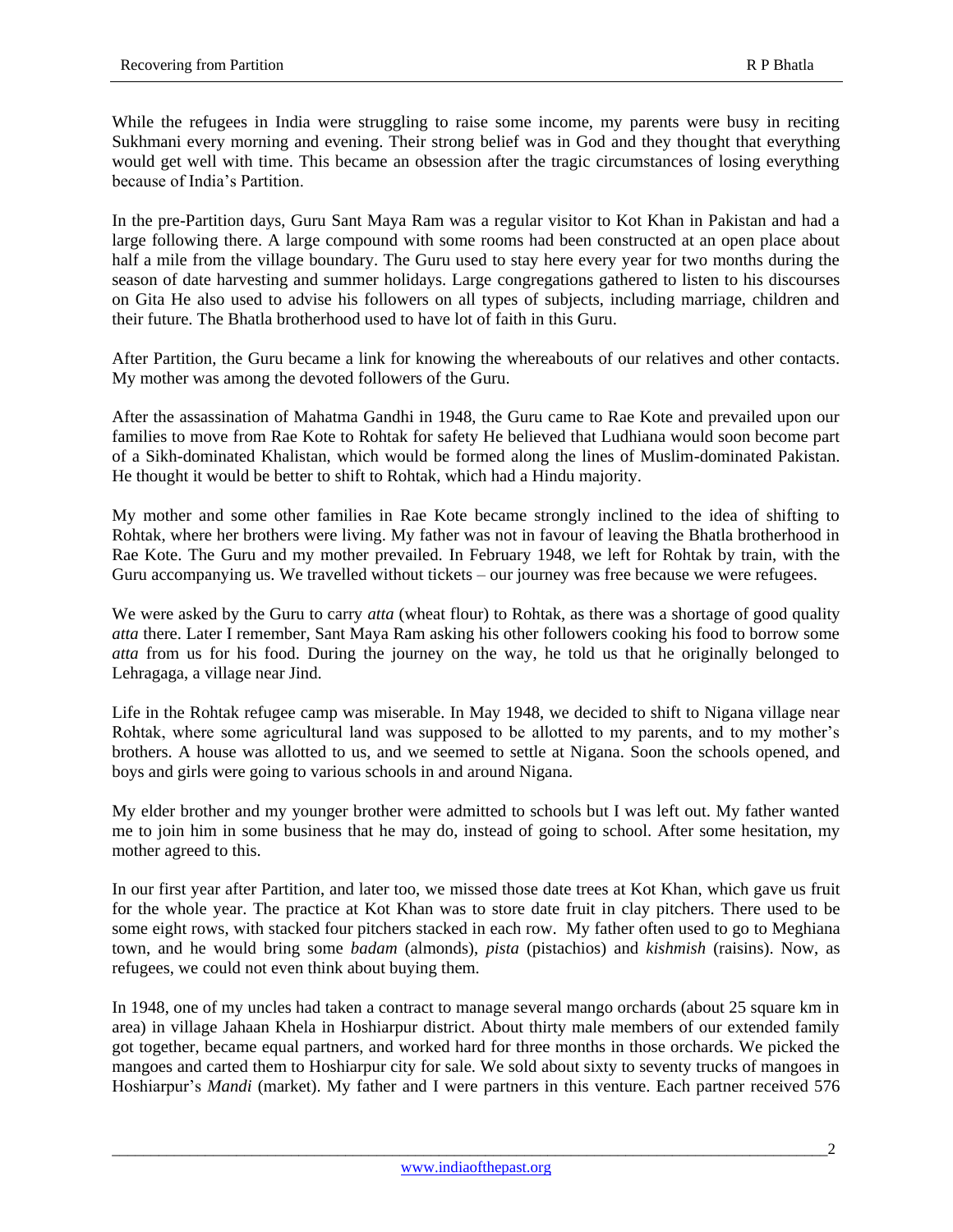rupees, and my share was half of this, i.e., 288 rupees. This helped us to move on with our lives in those difficult days.

This work was over in three months and we were soon back in Nigana. When winter came, we were back in Hoshiarpur to pick and sell guavas. This time we spent five months there, picking fruits and selling in Hoshiarpur *mandi*. We were back to Nigana in March 1949. In this way, some money did come to the family and my mother felt empowered keeping control of all family affairs.

My older brother, S L Bhatla, had joined school in Kahnour, and passed his Matriculation examination in 1948. He joined Indian Navy in 1948 as a boy cadet when he was 15 years old. I remember that from 1948 to 1952, he used to send the family ten rupees every month, which appeared good money in those days. His courageous action to join the Navy when he was 15 years of age and then his discipline and hard work throughout served our family well as an example of how to cope in those initial difficult years. In the Navy, he rose to the position of Commander, and was one of the first submariners in the Indian Navy. He is now Managing Director of Crown Corporation and settled in Mumbai.

Bhagwan Dass, my mother's younger brother, took strong exception to my not going to school. He had hot words with my mother. She then decided to send me to school. Bhagwan Das took me and got me admitted in a school at Kalanour in Rohtak district. This is how I joined back school in 1949, nearly two years after Partition. The school was about 4 km away from Nigana village, and I walked back and forth from school every day. After so many years have passed, even now I always fondly remember my uncle Bhagwan Dass for his timely and strongly worded advice to my mother to send me to school.

It appears that Nigana did not suit our family. The climate was harsh and the sons were getting sick more frequently. My mother, after some initial bonhomie with her relatives, was frustrated at Nigana. She agreed to return to Rae Kote. In the summer of 1949, we moved quietly back to Rae Kote, where our other Bhatla relatives had settled.

Life at Rae Kote was not easy. When we left Rae Kote in February 1948, my father gave our threebedroom house to a Sikh family for a mere sum of Rs 20. When we left Nigana in 1949, we again gave our two-room house, which had an open courtyard and a large shady tree, for Rs 30 to a Sharma family. When we reached Rae Kote back in the summer of 1949, we were out on the road without a roof on our head.

The Bhatla brotherhood at Rae Kote helped us search for a house. Finally, we were able to rent a tworoom house with a large verandah and a courtyard. The rent was Rs 3 per month, with the rent to be paid in advance every six months. We lived in this house for four years, and became close friends with the landlord. He liked us so much that he did not want to charge any rent – but wanted us not to leave the house. The main reasons were my father used to deliver rent in time and his house maintenance was always kept update.

In Rae Kote, I joined the K R S D B high school in 1949. Now there was no more talk of me helping my father in any non-school venture. The teachers at this school were very helpful. Mr Gurnam Singh of Binjal village was the Headmaster. He always told us to be frugal and save money. He would very often deliver lectures on character building, obedience to parents and teachers, taking bath daily, playing games, etc. He would specially help the bright students.

In Kot Khan, we learnt Urdu written in the Arabic script. In this school, we were taught Hindi written in Devanagiri. Initially, I had difficulties writing in Devanagiri, but soon I was able to pick it up. Sanskrit was also added as a subject in Standard 7.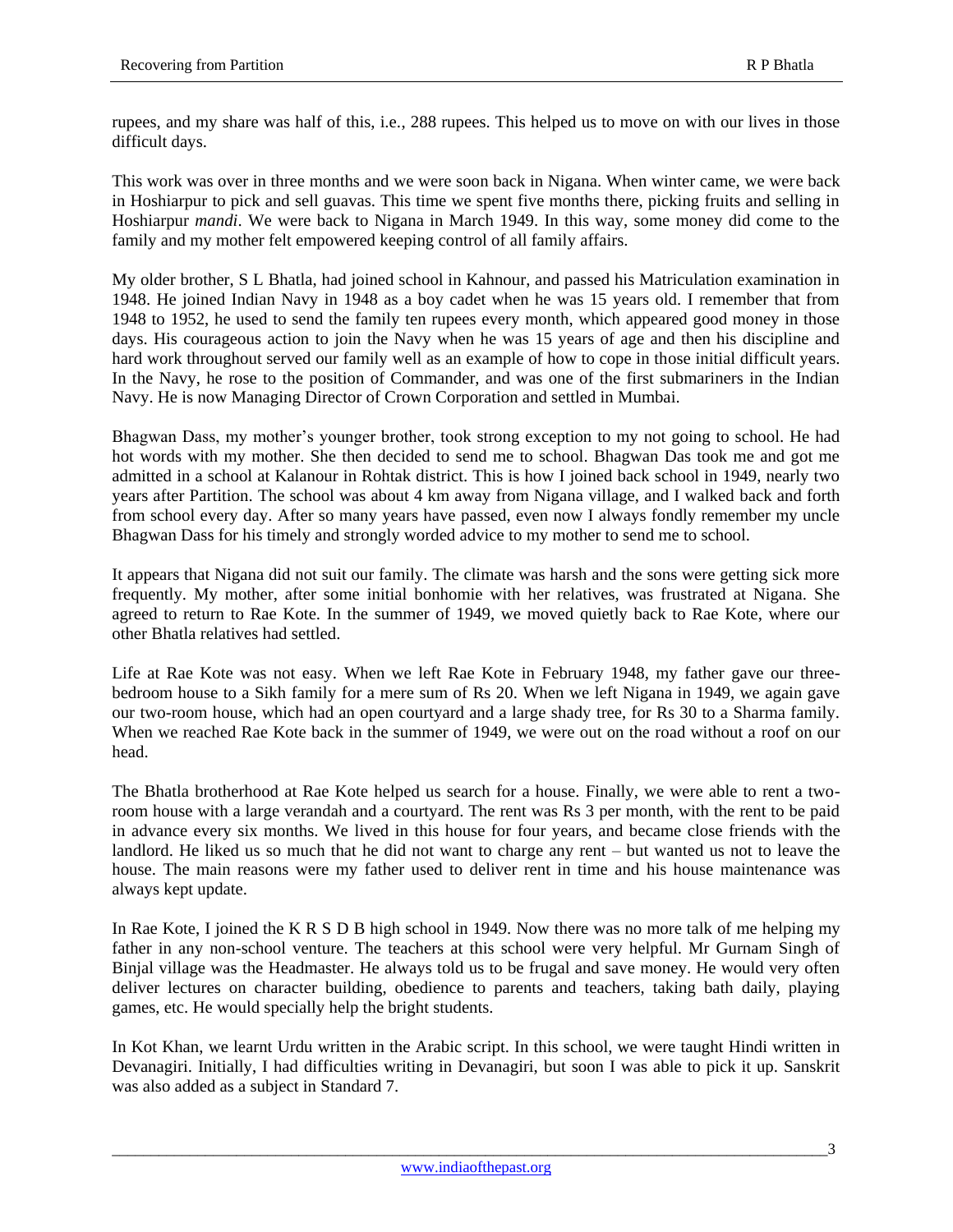There was one teacher who taught both Hindi and Sanskrit. I did feel difficulty in picking up some difficult Hindi words but the standards of Hindi in those days were quite relaxed. Further, we were allowed to write History and Geography examinations in Urdu or Hindi. Obviously, I chose Urdu, like most other students. I started standing first in every subject, except Hindi and Sanskrit.

I appeared for the *Middle School Examination of Punjab Education Department* for Standard 8. This examination included Hindi as a subject. I passed in the First Division (*Editor's note: First Division meant getting more 60% marks. It was a high level of achievement at the time.)* and stood first in my school. Then, in Standard 9 and onwards, I took Science and Drawing as my subjects instead of Hindi and Sanskrit.

One of our teachers was Mr Des Raj Sharma. He taught Arithmetic up to Standard 8, but he had the reputation of solving any arithmetic question orally even up to Standard 10. So when other students and I had any problems with Arithmetic, we would ask him, and he would show us how to do them. Mr. Bakhshish Singh taught algebra and geometry. He was famous for being a good teacher. Further, he was compassionate in dealing with students. He would personally invite good students to his house and encourage them for better life ahead.

My younger brother was studying in the same school. He was a bright student and doing well. My younger sister had joined the Government Girls School at Rae Kote but was not a bright student. However, she passed her matriculation examination without missing any year.

Initially I had virtually no friends at school but with my progress in studies, things changed quickly. Then, I had many friends. Two of them need special mention. Chander Mohan Bhanot was very good in Hindi and Sanskrit, and his hand writing style often fascinated me. He retired as a Professor of English from Delhi University, and is settled in Delhi. The other was Mr Pran Nath, who was a very good student in my class at Rae Kote. We used to go to the fields at Rae Kote to study together and revise our lessons. He retired from Indian Railways as a Chief Engineer and is settled in New Delhi. Both of us first earned a Diploma in engineering, and later passed the AMIE (India) examination, which is equivalent to an engineering Degree *(Editor's note: A Degree is considered professionally superior to a Diploma*). We have maintained contacts throughout our lives after school days.

Our first and second years after Partition were bleak to the extent that the family did not celebrate any festivals, except some Puja, which always took place. However, on *Dusserah* days, we would venture out to see Ravan go up in flames.

At Rae Kote, a festival called *Chhapar da mela* was held for four days a year in the month of September every year. This was always a time for entertainment. This was also a time for political parties to showcase their activities. I remember walking up and down the *mela* road for hours, looking at the various stalls.

We also used to go a Sikh shrine called *Tahli Sahib Gurudwara*, where, long ago, the founder of the Sikh religion, Sri Guru Gobind Singh Sahib Jee had rested under the shade of a *sheesham* tree. On special days like the birthdays of Sikh Gurus, my friends and I would sometimes go and have meals at *guru ka Langar* (free food provided at the shrine). This appeared so natural to my family, as we had been close to the Sikh religion from pre-Partition days.

The most common games at school were football and hockey. One class period was set aside for sports, during which we played practice matches. The students not playing would watch the game, and support one of the teams. Our football team was very good, and we played in district level matches. I participated in hockey but this team was newly formed, and did not progress much up to 1954, when I finished my